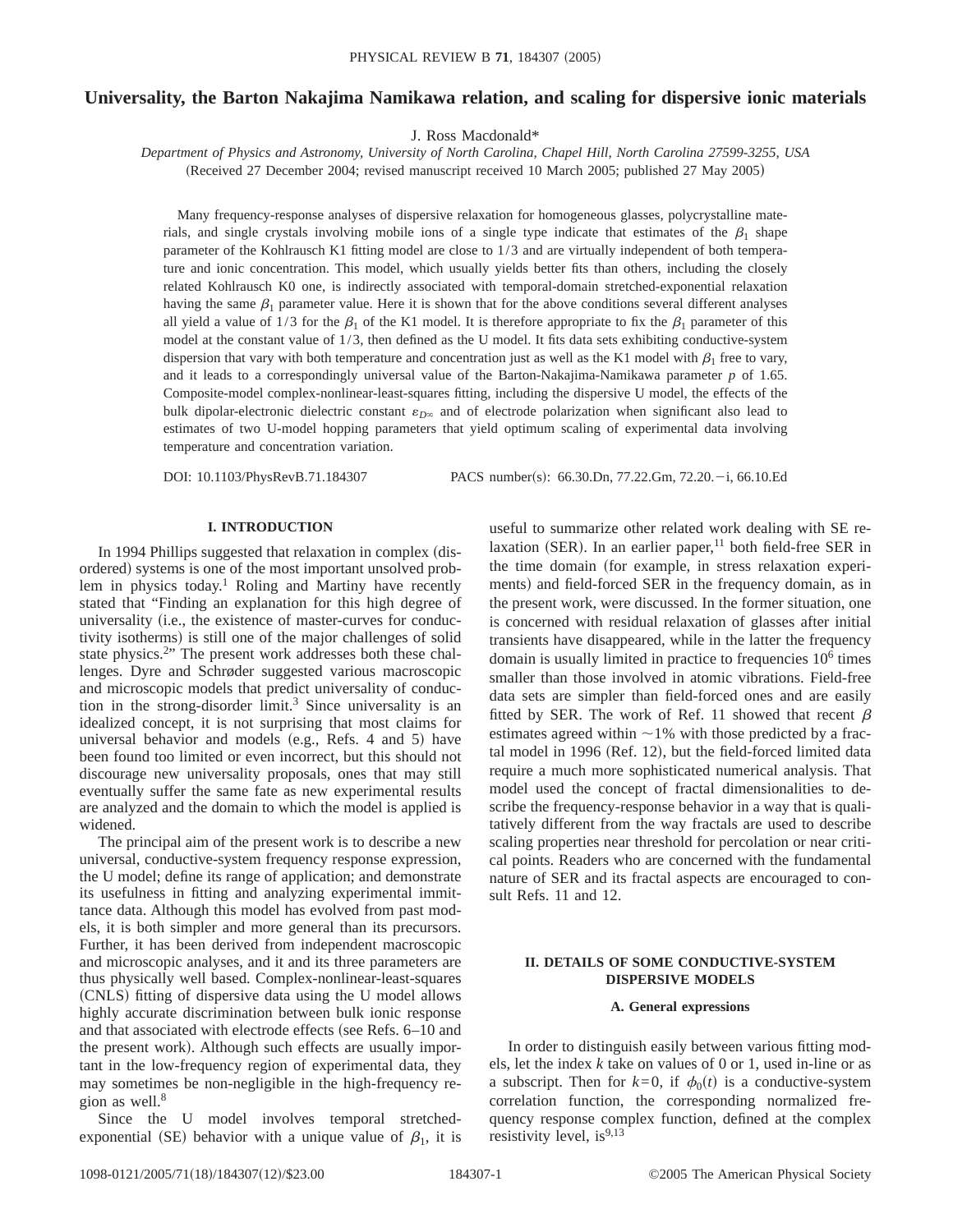$$
I_0(\omega) = I'_0(\omega) - iI''_0(\omega) = \frac{\rho_{C0}(\omega) - \rho_{C0}(\infty)}{\rho_{C0}(0) - \rho_{C0}(\infty)}
$$

$$
= \int_0^\infty \exp(-i\omega t) \left(-\frac{d\phi_0(t)}{dt}\right) dt, \tag{1}
$$

involving a one-sided Fourier transform. Note that a specific expression for the  $I_0(\omega)$  response model only follows when one is specified for  $\phi_0(t)$ , as in the next section. Further, an expression for  $\phi_0(t)$  will involve one or more shape parameters which also require specification.

When the small or zero  $\rho_{C0\infty} \equiv \rho_{C0}(\infty)$  quantity is neglected as usual,<sup>14</sup> the corresponding  $k=0$  frequency response at the complex modulus level is just  $M_{C0}(\omega)$  $=M'_{C0}(\omega) + iM''_{C0}(\omega) = i\omega\varepsilon_V \rho_0 I_0(\omega)$ . Here the subscript *C*, used for theoretical and model quantities, denotes conductive-system response and  $\varepsilon_V$  is the permittivity of vacuum. We shall not distinguish between the *k*=0 and *k* =1 dc resistive quantities  $\rho_{C0}(0)$  and  $\rho_{C1}(0)$ , and will thus use  $\rho_0=1/\sigma_0$  for either. The quantity  $\sigma_0$  is the dc limit of the real part of the conductivity,  $\sigma(\omega) = \sigma'(\omega) + i\sigma''(\omega) \equiv 1/\rho(\omega)$ , where  $\rho(\omega)=\rho'(\omega)-i\rho''(\omega)$ . The corresponding complex dielectric constant expression is  $\varepsilon(\omega)=\varepsilon'(\omega)-i\varepsilon''(\omega)$  $\equiv 1/M(\omega)$ .

Consider now the different  $k=1$   $I_1(\omega)$  response, closely related to  $I_0(\omega)$ , as demonstrated in the equation below. When the famous 1973 continuous-time, random-walk (CTRW) approximate microscopic model of Scher and  $Lax^{15}$ is extended slightly to make its imaginary part fully consistent with its real part at the complex conductivity level,  $^{14}$  this conductive-system hopping model may be expressed most simply at the complex modulus level as. $9,14,16$ 

$$
M_{C1}(\omega) = M'_{C1}(\omega) + iM''_{C1}(\omega)
$$
  
=  $i\omega\varepsilon_V\rho_0I_1(\omega) \equiv [1 - I_{01}(\omega)]/\varepsilon_Z,$  (2)

where the important effective-dielectric-constant quantity  $\varepsilon$ <sub>Z</sub> is defined as  $\varepsilon'_{C1}(\infty) \equiv \varepsilon_{C1\infty} = 1/M_{C1}(\infty)$  and the 01 subscript in Eq. (2) indicates that  $I_{01}(\omega)$  is of the form of  $I_0(\omega)$ , but it involves  $I_1(\omega)$  fit parameter values rather than those obtained by direct fitting of the same data with the  $k=0$   $I_0(\omega)$  model. In Ref. 15, the  $\phi_0(t)$  correlation function that leads to the  $I_0(\omega)$  normalized frequency response is defined as the probability that a hopping entity remains fixed in place over the time interval from 0 to *t*.

Equation (2) provides a direct connection between the different  $I_1(\omega)$  and  $I_0(\omega)$  responses, but the time domain response  $\phi_1(t)$  directly following from  $I_1(\omega)$  is not of the same form as that of  $I_0(\omega)$ .<sup>11,14</sup> Importantly, Eq. (2), arising from a detailed microscopic analysis, is, however, of exactly the same form as that derived macroscopically, contemporaneously, and independently by Moynihan, Boesch, and Laberge<sup>17</sup> by considering electric field decay at constant dielectric displacement. This formal micro-macro agreement for the  $k=1$  model, unique among dispersive conductivesystem response models, thus provides additional justification for it. It remains general, however, until specific forms of  $\phi_{01}(t)$  and  $\varepsilon_Z$  are introduced. Here  $\phi_{01}(t)$  is the  $k=0$  correlation function that leads to  $I_{01}(\omega)$  through Eq. (1) and then to the  $k=1$   $I_1(\omega)$  response from Eq. (2). Thus  $\phi_{01}(t)$  is the effective correlation function leading to  $I_1(\omega)$  and it will involve the same form as  $\phi_0(t)$ , but a different shape parameter value.

It follows from the work of Scher and Lax,  $^{15}$  Eq. (2), and Refs.  $6-9$ , 14, and 18 that for the general present  $k=1$  dispersion model the very important quantity  $\varepsilon_Z = \varepsilon_{C1\infty}$  may be expressed as

$$
\varepsilon_{C1\infty} = (\sigma_0/\varepsilon_V)/\langle \tau^{-1} \rangle_1 \equiv \varepsilon_{Md} / \langle x^{-1} \rangle_1 = \varepsilon_{Ma} \langle x \rangle_{01}
$$
  
= 
$$
[\gamma N(qd)^2/(6k_B\varepsilon_V)]/T,
$$
 (3)

a purely conductive-system quantity. Here  $x \equiv \tau/\tau_0$ ,  $\tau_0$  is a characteristic relaxation time for the model that determines the placement on the frequency scale of the model response,  $\varepsilon_{Ma} \equiv \sigma_0 \tau_0 / \varepsilon_V$ , and  $\langle \tau^{-1} \rangle_1$  and  $\langle \tau \rangle_{01} \equiv \tau_0 \langle x \rangle_{01}$  are different averages over the  $k=1$  and  $k=0$  distributions of relaxation times, respectively. When the form of  $\phi_0(t)$  is known, one can calculate  $\langle \tau \rangle_0$  from  $\langle \tau \rangle_0 = \int_0^\infty \phi_0(t) dt$  (Refs. 13 and 15) and a similar equation applies with the *k*=0 subscripts replaced by 1. Although the  $\phi_1(t)$  temporal-response function can be calculated numerically from the *k*=1 distribution of relaxation times, $13,16$  it is not needed here in order to obtain an expression for  $\langle \tau \rangle_1$ . When both the  $k=0$  and  $k=1$  distributions involve the same value of the shape parameter, as denoted in Eq.  $(3)$  by the 01 subscript, they are closely related, yielding the normalized relation  $\langle x^{-1} \rangle_1 = 1/\langle x \rangle_0$  used in Eq.  $(3)$ .<sup>6,16</sup> Equation (3) is consistent with the Scher-Lax result that  $\rho_0$  is proportional to  $\langle \tau \rangle_{01}$ , identified in their work as the mean waiting time for a typical hop,  $14,15,18$  a physically plausible result.

The quantity *N* is the maximum mobile charge number density,  $\gamma$  is the fraction of charge carriers of charge  $q$  that are mobile, *d* is the rms single-hop distance for a hopping entity, and  $k_B$  is the Boltzmann constant. The highfrequency-limiting effective dielectric constant  $\varepsilon_{C1\infty}$ , associated entirely with mobile-charge effects, is likely to arise from the short-range vibrational and librational motion of caged ions. The CTRW microscopic analysis of Scher and  $Lax^{15}$  does not include a maximum transition rate, and so its relaxation-time distribution is not cut off. Numerical analysis shows, however, that a cutoff at the plausible value of 1 ps has a negligible effect on the value of  $\varepsilon_{C1\infty}$  in the usual experimental frequency range. Further, when the accurate U-model  $\varepsilon_{C1}''(\omega)$  response was inverted to estimate its distribution and then that distribution employed to calculate the associated  $\varepsilon'_{C1}(\omega)$  response, the latter showed a clear approach to a constant limiting value of  $\varepsilon_{C1\infty}$  (Ref. 14). Therefore, it is clear that a nonzero value of  $\varepsilon_{C1\infty}$  is an intrinsic consequence of both the macroscopic and microscopic analyses yielding the K1 response, although nonzero but small values of the limiting quantity  $\rho_{C0\infty}$  cause  $\varepsilon'_{C1}(\omega)$  to approach zero at sufficiently high frequencies.<sup>14</sup>

In addition to  $\varepsilon_{C1\infty}$ , a bulk high-frequency-limiting dielectric constant  $\varepsilon_{D^\infty}$ , associated with nondispersive dipolar and vibratory effects of the elements of the basic material, is always present. Thus, for an appreciable range of high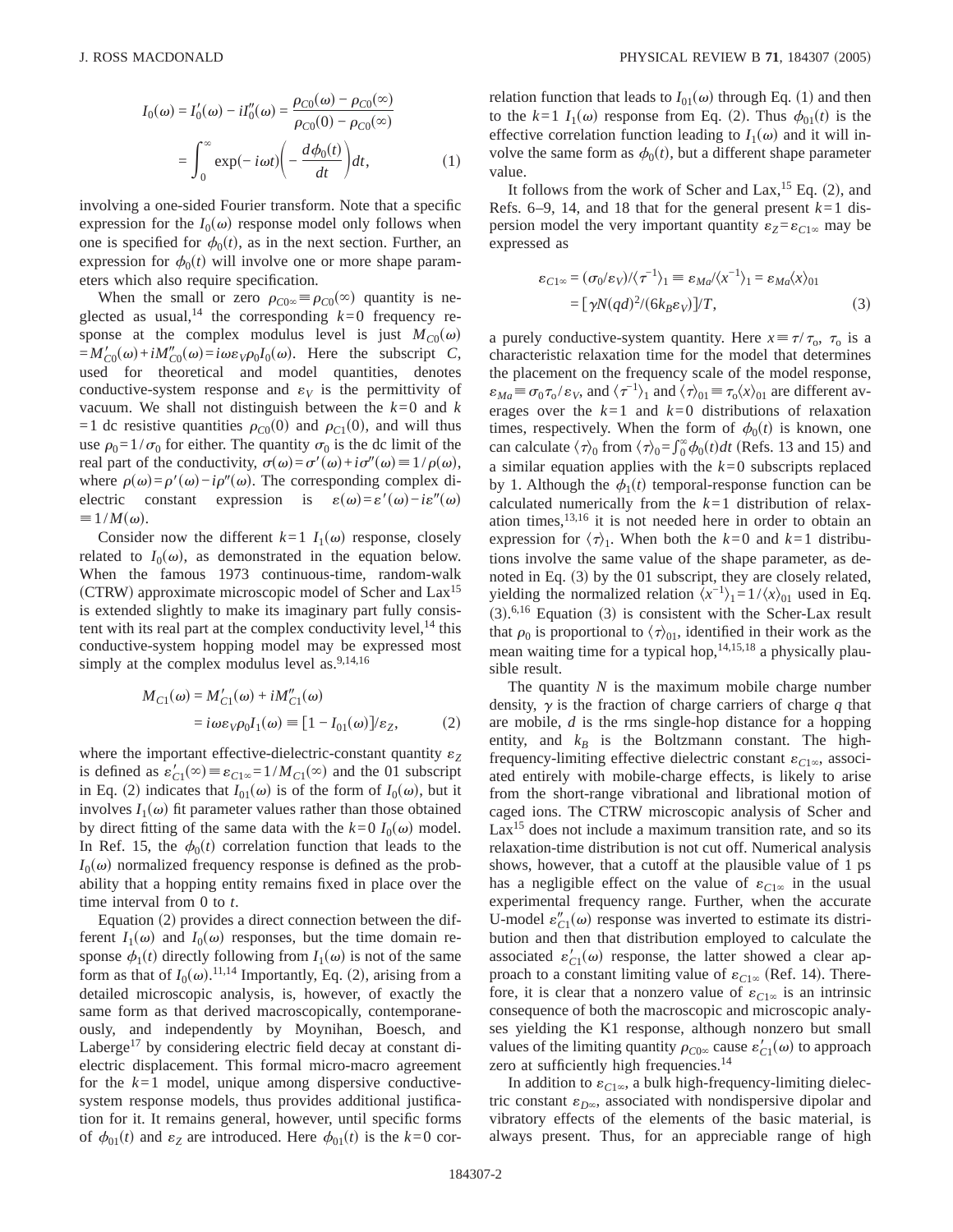frequencies,<sup>14</sup> the total limiting dielectric constant is  $\varepsilon_{\infty}$  $=\varepsilon_{C1\infty}+\varepsilon_{D\infty}$ . Although the important quantity  $\sigma'(\omega)$  approaches a final plateau at sufficiently high frequencies,<sup>14</sup> we shall be concerned here only with high-frequency behavior occurring before the effects of the plateau become important, the usual experimental situation.

Because of the endemic presence of  $\varepsilon_{D\infty}$ , a quantity not directly associated with mobile-charge effects, it is necessary in fitting data to always include a free dielectric parameter in the fitting model,  $\varepsilon_r$ , to represent  $\varepsilon_{\infty}$  for  $k=0$  or  $\varepsilon_{D\infty}$  for *k*  $=1$  situations, as discussed in the following section. Two fitting parameters present in all the following models are  $\rho_0$ , a quantity that determines the magnitude or scale of the response, and  $\tau_o$ , defined above.

# **B. Specific models associated with stretched-exponential temporal response: K0, K1, and U**

# *1. Stretched-exponential temporal response, the K0 frequency-response model, and electrode effects*

As already mentioned, an explicit expression for  $\phi_0(t)$  is required in order to calculate specific  $k=0$  and  $k=1$  frequency responses for data fitting or data simulation. The *k*  $=0$  choice leads to the K0-model response when the ubiquitous stretched-exponential relation  $\phi_0(t) = \exp\{-(t/\tau_0)^{\beta_0}\}$ with  $0<\beta_0\leq 1$  (Refs. 1, 11, 12, 19, and 20), originally introduced by Kohlrausch, is used in Eq.  $(1)$  to obtain an explicit expression, or numerical representation, for  $I_0(\omega)$ . Then, such results may be used to calculate the K0-model modulus-level frequency response  $M_{C0}(\omega) = i\omega \varepsilon_V \rho_0 I_0(\omega)$ (Refs.  $6-11$ ). Next, Eq. (2) leads to the K1-model frequency response.<sup>7,9,11,21</sup> Here  $\beta_0$  is both the stretching factor in the time domain as well as the parameter that determines the shape of the K0-model frequency response. The corresponding K1 shape parameter, unequal to  $\beta_0$ , is defined as  $\beta_1$  and appears in the SE expression for  $\phi_{01}(t)$ . Although both the K0- and K1-model responses must actually be calculated numerically for arbitrary  $\beta_k$  values, the free LEVM CNLS computer program allows the parameters of these models to be very accurately determined for both data fitting and simulation tasks.<sup>22</sup>

Unlike the K1 model, which involves the nonzero highfrequency-limiting effective dielectric constant  $\varepsilon_{C1\infty}$  of Eq.  $(3)$ , the conductive-system K0 response involves no such limiting value and so  $\varepsilon'_{C0}(\infty) = 0.69$  But for experimental data that are well fitted by the K1 model, the actual total highfrequency-limiting dielectric constant implicit in the data is  $\varepsilon_{\infty} = \varepsilon_{C1\infty} + \varepsilon_{D\infty}$ , and it will be this value, rather than just  $\varepsilon_{D\infty}$ , that is estimated by the  $\varepsilon_x$  free parameter that must be included in fitting using the K0 model. Such a composite model has been designated the CK0, where the "C" here represents the capacitance associated with  $\varepsilon_r$  (Refs. 7 and 9).

For most data situations, one should also include in a composite fitting model a separate electrode-effects model in series with that representing bulk conductive-system dispersion. The electrode model should represent the effect of partial or complete blocking of mobile charges at the electrodes. Surprisingly, it has been shown that such effects can sometimes be important at high frequencies, as well as at the low-frequency end of the data range.<sup>8</sup> Since electrode effects may thus appreciably influence experimental data, as demonstrated in Sec. III B below as well as in Ref. 8, it is important to initially include this possibility in a composite fitting model and evaluate the need for such inclusion.

In recent work,  $6,7,9,11$  CNLS fitting results, using several different Kohlrausch and other fitting models, with and without electrode-effect model contributions, have been compared using experimental data for glasses, polycrystalline materials, and single crystals. The inclusion of electrode effects led to important improvements in the fit accuracy for most of the model fits, particularly for the best-fit K0 and K1 ones. Further, for K1 fits without such inclusion estimates of  $(1-\beta_1)$  were sometimes as small as 0.5, but increased to very close to 0.67 when such effects were included. Even when not mentioned explicitly in the following work, it should be understood that the fits of experimental data sets discussed herein included not only a bulk-dispersion model such as the K1 or U one, but also a series electrode-model contribution when needed.

## *2. Two different K1 models*

*a. Original-modulus-formalism fitting model*. The widely used pioneering treatment of Ref. 17, now termed the original modulus formalism (OMF) approach and involving the  $k=1$  K1 response model defined in Eq. (2), is unfortunately critically flawed by its improper identification of the  $\varepsilon_Z$  of Eq. (2) as  $\varepsilon_{\infty} \equiv \varepsilon'(\infty)$ , a quantity that includes all contributions to the high-frequency-limiting dielectric constant.<sup>11,21</sup> Since the authors did not recognize the existence of  $\varepsilon_{C1\infty}$ , their  $\varepsilon_{\infty}$  was considered to be just  $\varepsilon_{D\infty}$ , rather than  $\varepsilon_{\infty}$  $=\varepsilon_{C1\infty}+\varepsilon_{D\infty}$ . In the usual case where both quantities are nonzero, data fitting would yield an estimate of  $\varepsilon_x = \varepsilon_\infty$ , identified as  $\varepsilon_{D\infty}$ , but actually including both contributions to  $\varepsilon_{\infty}$ . The failure to distinguish between these two quantities by not including a separate fit parameter such as  $\varepsilon_r$  leads to an inappropriate mixing of dipolar dielectric effects and those associated only with mobile charge, and thus to both theoretical and experimental inconsistencies, especially in the estimation of  $\beta_1$  (Refs. 7, 9, and 21). In particular, fits with data expressed at the  $M''(\omega)$  level yield quite different estimates of  $\beta_1$  than those of  $\sigma'(\omega)$  for the same data.<sup>21</sup>

Many hundreds of published data fits and analyses since 1973 of  $M''(\omega)$  data using the OMF, and thus the K1 model alone, have yielded strong dependence of the estimated  $\beta_1$ values on ionic concentration and appreciable temperature dependence as well. For example, as the ionic concentration approaches zero, the OMF fits lead to  $\beta_1$  estimates that approach unity (e.g., Ref. 23). This is because then  $\varepsilon_{C1\infty} \rightarrow 0$ ,  $\varepsilon_{\infty} \rightarrow \varepsilon_{D\infty}$ , and true dispersive effects become more and more negligible compared to Debye-type relaxation involving only  $\sigma_0$  and  $\varepsilon_{D\infty}$ , a response that necessarily involves a  $\beta$  value of unity. It is clear that all OMF fits should be fully discounted and such fitting replaced by a consistent approach such as the corrected modulus one described below.

*b. Corrected-modulus-formalism approach*. The corrected modulus formalism  $(CMF)$  also uses the K1 model, but includes a free  $\varepsilon_x$  parameter, therefore denoted the CK1 model.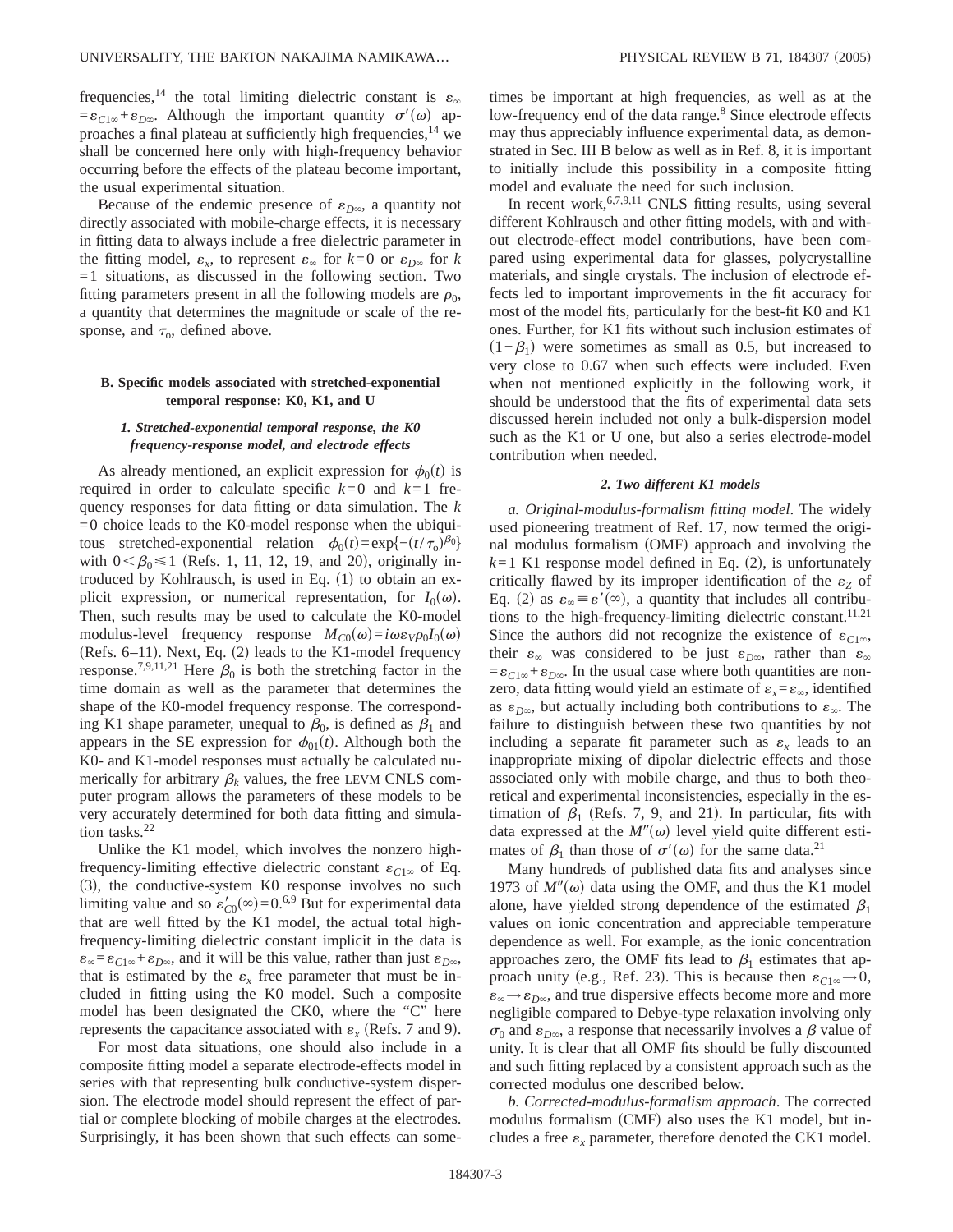For this model,  $\varepsilon_x = \varepsilon_{D^\infty}$  because  $\varepsilon_{C1^\infty}$  is not a free parameter of the fit and is completely determined, as in Eq.  $(3)$ , by the estimates of the K1-model parameters  $\sigma_0$ ,  $\tau_0$ , and  $\beta_1$ . It has been found that CK1 fits for a variety of materials, ionic concentrations, and temperatures lead to virtually constant estimates of  $\beta_1$ , all very close to a value of 1/3, along with both better fitting and no inconsistencies.<sup>6-9,11,21</sup>

Let us temporarily replace the symbol  $\beta_1$  by  $\beta_{1C}$  to distinguish it from a  $\beta_1$  obtained from OMF fitting. Then for the K1 model with  $\varepsilon_Z = \varepsilon_{C1\infty}$  in Eq. (2), Eq. (3) may be expressed as

$$
\varepsilon_{C1\infty} = \varepsilon_{Ma} \langle x \rangle_{01} = \varepsilon_{Ma} \beta_{1C}^{-1} \Gamma(\beta_{1C}^{-1}) = A/T, \tag{4}
$$

appropriate for CK1 fits. This equation applies when cutoff of the K1 distribution of relaxation times is either absent or negligible. Here *A* is the term in square brackets at the rightside end of Eq.  $(3)$  and depends on the ionic concentration, but not usually on the temperature,<sup>7</sup>  $\Gamma \cdots$  is the Euler gamma function, and  $\beta_{1C}$  is a value of  $\beta_1$  obtained from fitting using the CMF with the separate free parameter  $\varepsilon_x$  to estimate  $\varepsilon_{D^\infty}$ . It follows from Eq.  $(4)$  that when  $A$  is temperature independent, the thermally activated quantities  $T\tau_0$  and  $\tau_0$  each exhibit Arrhenius behavior and their product is itself temperature independent.

## *3. The U model and some of its consequences*

*a*.  $\beta_1$  *derivations*. The U model, a simplification of the corrected modulus formalism approach, is particularly important both because of its simplicity (only two free parameters) and because of its universal character over a wide (but still limited) domain of applicability. It is defined as a Kohlrausch K1 model in which the important shape parameter  $\beta_1$ is fixed at the nonarbitrary, required value of 1/3, as discussed below. In practice, it will represent the conductivesystem dispersive-model part of a composite fitting model that includes not only  $\varepsilon_{D\infty}$ , but also a part that accounts for electrode effects when important.

The U model applies only to materials that are microscopically homogeneous with respect to density and composition. Such materials should allow conduction in all three dimensions and involve mobile charge carriers of a single type.<sup>11</sup> Only materials and data satisfying these conditions are discussed here for U-model applications. Fitting results with the CK1 model and  $\beta_1$  taken free to vary may be expected not to satisfy one or more of these criteria when the estimate of  $\beta_1$  is appreciably different from 1/3 and is not limited by a very small available frequency range. An experimental finding of  $\beta_1$  close to 1/3 for materials with mobile charge carriers of a single type may be taken, however, as an indication that the materials are homogeneous in the present sense.

Some further clarification of the homogeneity requirement that leads to the present kind of universality is worthwhile since it has been found present, by the above definition, for examples of glasses, single crystals, and polycrystalline materials. For glasses and deeply supercooled ionic melts, microscopic homogeneity is necessary.11,12 Amorphous materials are not usually homogeneous, and for single crystals to qualify for the present universality class, they should be uniformly pervaded by strongly interacting native defects, such as oxygen vacancies. Finally, for polycrystalline materials the bulk crystallites should also contain homogeneously distributed defects, and analysis should account separately for grain-boundary and electrode effects when significant.

In earlier work, data fitting with either the original or corrected modulus formalism, both of which involve the K1 model, has involved a  $\beta_1$  parameter usually taken free to vary and therefore determined by the fit estimate. Such analyses suggest either no physical explanation of  $\beta_1$  values or they have been improperly interpreted, on the basis of inappropriate original-modulus-formalism fit results,<sup>21</sup> as a concentration-dependent measure of correlation between hopping ions (e.g., Ref. 24). It is therefore of great importance to provide an experimentally and physically based justification for the present fixed value of 1/3, one that is not interpreted as associated with such variable ion-ion correlation. Three different approaches are presented below. The U model is the only one available for fitting conductive-system data that is supported by both macroscopic and microscopic analyses and involves a nonarbitrary and well-defined shape parameter.

*i. Experimental.* Define *n*,  $n_0$ , and  $n_1$  as the highfrequency-limiting log-log slopes of  $\sigma'(\omega)$  for data and for the K0 and K1 models, respectively. Data fitting and analysis show that these quantities are closely frequency independent for sufficiently high frequencies in the absence of nearly constant loss and high-frequency electrode effects, and so they are the exponents of power-law responses. Thus, fitting in such a high-frequency region with a power-law model is appropriate for determining *n*. Good fits of  $\sigma'(\omega)$  experimental and synthetic data extending to sufficiently high frequencies indeed show that all three of these slopes are equal as they should be, and for materials satisfying the present U-model criteria *n* has been frequently found to be very close to 2/3 in value for many different glasses.25–27

Fitting estimates of  $\beta_0$  and  $\beta_1$  using the CK0 and CK1 models lead to  $\beta_0=n_0=n$  and to  $1-\beta_1=n_1=n$  when the data include an appreciable high-frequency response. The usual relation<sup>9,14</sup> 1− $\beta_1 = \beta_0$  follows immediately. When the limiting slopes are 2/3, it follows that  $\beta_0=2/3$  and  $\beta_1=1/3$ , the value used in the U model. Therefore, it seems likely that the U model would be most appropriate for fitting all data for which  $n \approx 2/3$ .

*ii. Hopping theory.* Although Phillips<sup>1,12</sup> has treated stretched-exponential relaxation in great detail, his work primarily considered mechanical and dielectric relaxation results for nonconductors, with little consideration of  $\beta_1$  estimates obtained from data involving frequency dispersion associated with mobile charge carriers under field-forced conditions. As he discusses, however, several treatments of the trapping model involving fixed trapping sites lead to the result

$$
\beta = d_e/(2 + d_e),\tag{5}
$$

where  $d_e$  is the effective dimensionality of the configuration space in which dispersive effects occur.

For Coulomb interactions, the value  $d_e = 3/2$  was derived, leading to  $\beta=3/7$ , while for spin glasses on cubic lattices a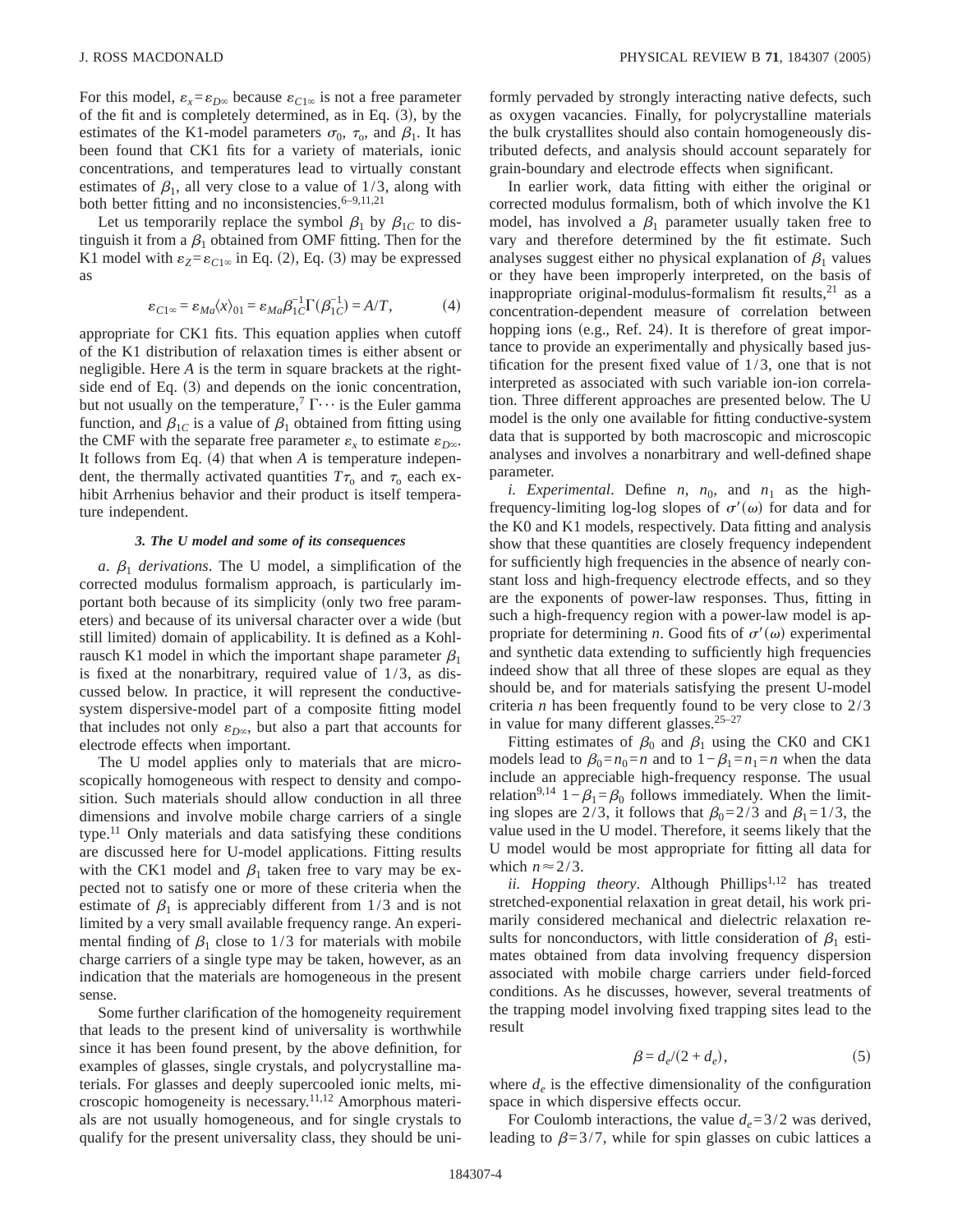value of  $1/3$  was obtained with  $d_e = 1$ . The spin-glass model is not directly appropriate for the present situation, and the maximum-disorder universal-model treatments of Dyre and Schrøder<sup>3</sup> do not involve explicit Coulomb effects. A value of  $d_e = 1.35$  was found to be most appropriate by these authors. Further, there is no reason to believe that the stretchedexponential correlation function  $\phi_0(t)$ , with  $0 < \beta_0 \le 1$ , necessarily includes such effects.

The U model is consistent with a value of  $d_e = 1$  when Eq.  $(5)$  is applicable. Some implications of the above results are as follows. The Scher-Lax stochastic model, the microscopic basis for the K1 and U models, <sup>15</sup> is a three-dimensional  $(3D)$ one that treats all sites on a discrete lattice as equivalent and independent and leads to a frequency response substantially different from that of a later on-off one-dimensional bondpercolation stochastic model.<sup>28,29</sup> Thus, while the  $\beta_1=1/3$ value does not directly imply that the motion of the hopping charge carriers is always one dimensional, it does imply that the SE correlation function determining the K1 response,  $\phi_{01}(t)$ , is associated with a waiting-time distribution best interpreted in terms of correlated processes occurring in a configuration subspace with an effective dimension of unity. In contrast, if Eq.  $(5)$  were applied directly to the K0 model, then the  $\beta_0=2/3$  value would be associated with an unlikely effective dimensionality of 4. These conclusions raise the need for a detailed microscopic treatment that justifies the U-model requirement that the effective dimensionality of its ion-ion correlation function be unity.

Although a recent geometric derivation of stretchedexponential response for mobile charge carriers leads to a continuously variable  $\beta$  (Ref. 30) and so is not relevant to the present results, a much earlier CTRW treatment,<sup>19,20</sup> involving some elements of the Scher-Lax equation (2) model derivation, showed that the value of  $\beta$  in stretchedexponential temporal response was determined by the rate at which mobile defects find new sites where dipole orientation then relaxes. Although this defect-diffusion model involved dielectric dispersion and dipolar reorientation, it may be applied to the present case of conductive-system dispersion associated with mobile charges. It then shows that for onedimensional motion the value of  $\beta_0$  is half that for threedimensional diffusion, so  $\beta_0(3)=2\beta_0(1)$ . The corresponding  $I_0(\omega)$  frequency responses involving the K0 model should also satisfy this relation, as should their associated SE  $\phi_0(t)$ correlation functions, but not the corresponding K1-model quantities not directly involving SER.

Although the dimensionality of a hopping material is an intrinsic property of it, its effective dimensionality also depends on material structure and external factors, such as the presence or absence of a uniaxial forcing field. One therefore needs to consider both the actual dimensionality of the material and its effective dimensionality in considering appropriate values for  $\beta_0$  and  $\beta_1$  for different dimensionalities. In particular, the effective dimensionality of the configuration subspace for mobile charge correlations, and so that of their correlation function, is not necessarily the same as the pertinent *d* value.

For the usual field-forced situation, both experimental results, discussed in the preceding section, and theoretical ones, presented in the following section, show that for the K0 model,  $\beta_0(3)=2/3$  is a well-justified choice. It then follows from the above defect-diffusion-model expression that  $\beta_0(1)=1/3$ , a value also consistent with the limited experimental frequency-response data currently available for  $d=1$ situations and with the topological approach of the next section. Because of the equality of the high-frequency loglog  $\sigma'(\omega)$  slopes for the  $d=3$  and  $d=1$  K0 and K1 models, as further demonstrated in Sec. III C, we may write  $\beta_1(d)=1$  $-\beta_0(d)$ , and so  $\beta_1(3)=1/3$  and  $\beta_1(1)=2/3$ , thus defining unique K1-model shape parameter values.

It is important to note that although in the temporal domain the K0 response is of SE form, this is not the case for the U model. Transformation of its frequency response to that domain leads to a response that involves an effective SE  $\beta$  value of unity in the short-time limit and a decrease reaching  $1/3$  only in the long-time limit.<sup>11</sup> Although both the K0 and U models can be used to fit the same data set, the U model is not only better justified theoretically, but it generally leads to better fits, even for limited-range data. Therefore, it should be used for fitting in place of the K0.

*iii. Topological and conclusions*. A recent treatment of the motion of ions of a single type in homogeneous materials makes use of physically based topological considerations,<sup>11</sup> not to be confused with geometrical ones. The analysis starts with the recognition that a forcing electric field present between two charged plane-parallel electrodes induces a uniaxially anisotropic local dynamical metric. Within a local polar coordinate frame there is a radial coordinate and  $\overline{d}$ −1) angular coordinates. For the *d*=3 situation, local motion with respect to the azimuthal coordinate is irrelevant for homogeneous materials, so the effective dimensionality is  $d_e$  $=$  2, while for streaming motion transverse to the electrodes  $d_e = 1$ . When the approach is applied to temporal stretchedexponential behavior, it leads to just  $\beta = d_e / d$ , consistent with the present results if  $d_e = 2$  for the K0 model and  $d_e = 1$  for the K1 one.

A natural interpretation is that for high frequencies, where hopping motion is local, both models should lead to a limiting slope of 2/3, as observed for both synthetic and experimental data. The motion of the charges at very low frequencies should be of streaming one-dimensional character, consistent with the U-model value of  $\beta_1=1/3$  and with the observation that the synthetic U-model frequency response transformed to the time domain to yield  $\phi_1(t)$  is not of stretched-exponential character except in the limit of long times where its stretching parameter is indeed  $1/3$  (Ref. 11).

The three disparate approaches above all lead to the same unique value of  $\beta_1=1/3$  for the U model and to the corresponding K0 value of  $\beta_0=2/3$ . Although both models involve the same high-frequency limiting slope of 2/3, their responses are different except in the extreme high-frequency region, and one generally finds that U-model fits of appropriate experimental data are much better than K0 ones with  $\beta_0$  fixed at 2/3 or free to vary, as demonstrated later.

*b. Consequences of the*  $\beta_1 = 1/3$  *requirement and the BNN relation*. Now when one sets  $\beta_1$  fixed at 1/3 in the K1 model of Eqs.  $(2)$  and  $(4)$  to obtain the U response model, one finds that  $\varepsilon_{C1\infty} = 6\varepsilon_{Ma}$ ,  $\varepsilon_{C10} = 60\varepsilon_{Ma}$ , and so  $\Delta \varepsilon_{C1} \equiv \varepsilon_{C10} - \varepsilon_{C1\infty}$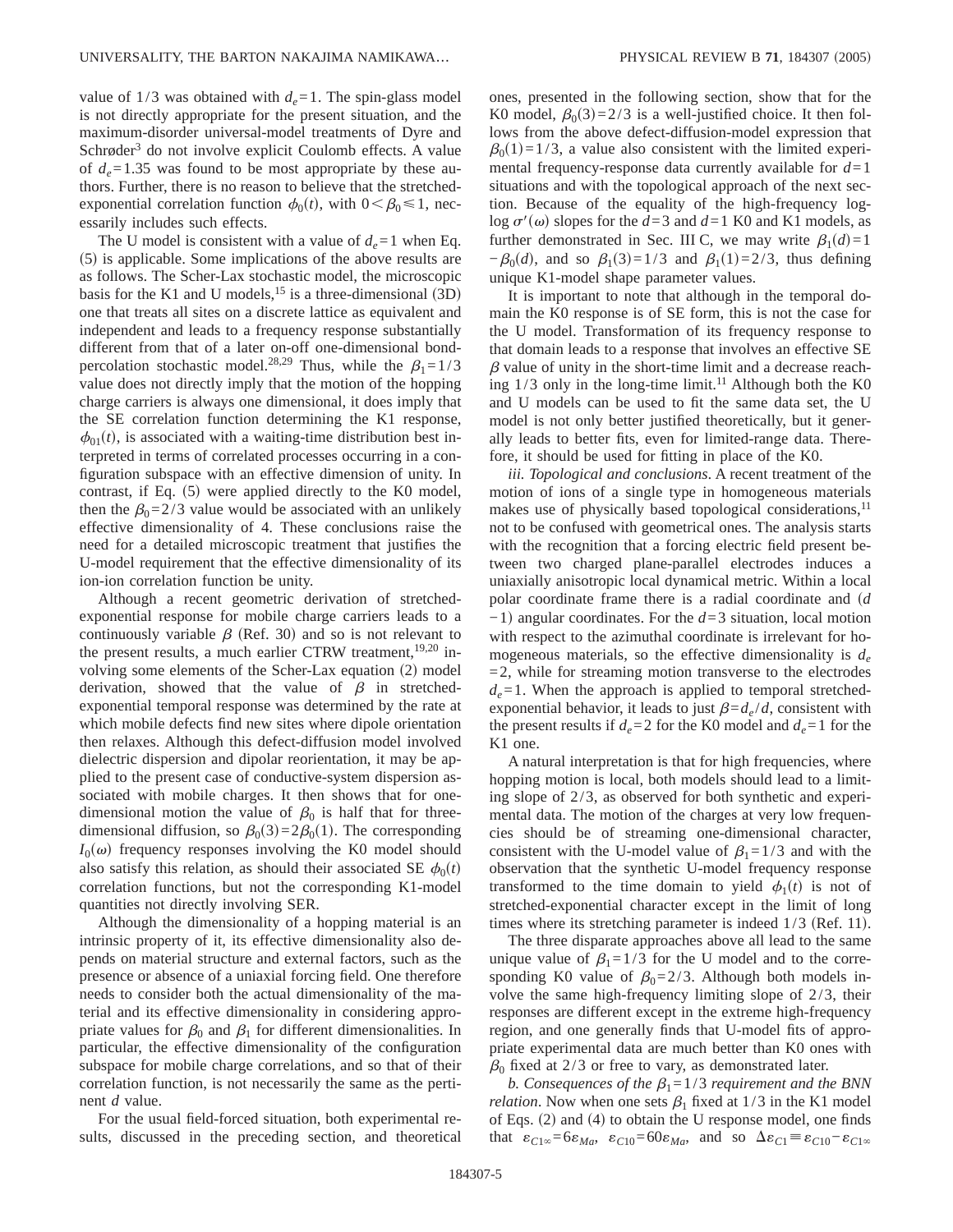TABLE I. The U row is that for exact scaled U-model data. Rows A–D:  $\rho(\omega)$ -level U-model CNLS fits to materials with different temperatures and ionic concentrations. The K0 row involves real-part CK0 fitting results of the scaled U-model data, and MA stands for mixed alkali. All fits used modulus weighting (MWT) except those of rows A and K0, where proportional weighting (PWT) was used (Ref. 22). Here  $100S_F$  is the percentage value of the relative standard deviation of a fit, and the last column lists its value for fits of the scaled and subtracted data to the U-model hopping response.

| Type/Ref.      | Material                               | T(K)                                        | $100S_F$ | $10^{-7} \rho_0$<br>$(\Omega$ cm) | $10^{-7}\tau_{0}$<br>(s) | $\varepsilon_{C1\infty}$ | $\varepsilon_{\rm D\infty}$ | $100S_F$<br>or $[\beta_0]$ |
|----------------|----------------------------------------|---------------------------------------------|----------|-----------------------------------|--------------------------|--------------------------|-----------------------------|----------------------------|
| U              | Scaled master: UM                      |                                             |          | $10^{-7}$                         | 10 <sup>7</sup>          | 6                        | $\theta$                    |                            |
| A/35           | $0.5Li(0.5LaoTiO3)$                    | 179                                         | 0.98     | 6.25                              | 233                      | 25.27                    | 65.01                       | 1.65                       |
| B/35           | $0.5Li(0.5LaoTiO3)$                    | 225                                         | 0.42     | 0.018                             | 0.0467                   | 17.72                    | 80.13                       | 1.29                       |
| C/23           | $0.2K_2O \cdot 0.8GeV_2$               | 414                                         | 1.13     | 22.8                              | 87.4                     | 2.60                     | 9.29                        | 1.68                       |
| D/23           | $0.02K_2O \cdot 0.98GeO_2$             | 602                                         | 0.45     | 24.8                              | 2.82                     | 0.077                    | 9.51                        | 1.99                       |
| K <sub>0</sub> | Fit $\sigma'(\overline{\nu})$ UM data  |                                             | 7.4      | $9.4 \times 10^{-8}$              | $1.6 \times 10^{8}$      | 6.13                     |                             | $[0.638]$                  |
| MA/2           | $0.3(0.6Na2O•0.4Li2O)$<br>$+0.7B_2O_3$ | Scaled to $\sigma'(\overline{\nu})$ UM data |          |                                   |                          |                          |                             |                            |

 $=54\varepsilon_{Ma}=\Delta\varepsilon$ , since  $\varepsilon_{D\infty}$  subtracts out from the experimental  $\Delta \varepsilon \equiv \varepsilon_0 - \varepsilon_{\infty}$ , one of the virtues of using  $\Delta \varepsilon$  rather than either of its two components. In addition, if one defines  $\varepsilon_{C1S}''(\omega)$  $\equiv \varepsilon_{C1}''(\omega) - (\sigma_0 / \omega \varepsilon_V)$ , then the resulting dielectric loss arising from charge motion rather than from dipolar dispersion involves a peak response at  $\nu_p \equiv \omega_p / 2\pi \approx 0.011 22/2\pi \tau_0$ , with  $\varepsilon''_{C1S}(\omega_p) \approx 14.405 \varepsilon_{Ma}$  for the peak value.

An empirical expression that has been of considerable importance in the past is that of Barton,  $31$  Nakjima,  $32$  and Namikawa,<sup>33</sup> commonly known as the BNN relation,

$$
\sigma_0 = p \varepsilon_V \Delta \varepsilon \omega_p,\tag{6}
$$

where *p* is a numerical constant of order 1 and  $\omega_p$  is the radial frequency dielectric loss peak, only equal to the value listed above for the U model. For that model, however, it follows that  $p=1/(0.011\ 22\times54)\approx1.65$ , a universal value for all conductive-system data that are well fitted by the U model.

Figure 3 in Ref. 3 is a log-log BNN-related plot that indicates that most estimates of *p* are close to the above value, a satisfying result in view of the usual uncertainties associated with estimates of  $\Delta \varepsilon$  and  $\omega_p$  from experimental data. Although Porto *et al.*<sup>34</sup> have recently questioned the applicability of the BNN relation under changes in charge carrier concentration, excellent U-model fittings for wide concentration variation7 and the results discussed below show that estimates of *p* from such fits confirm the 1.65 value. Thus, it will usually be appropriate in future to replace the BNN relation by any of those listed above that connect effective dielectric quantities, such as  $\varepsilon_{C1\infty}$ , to  $\varepsilon_{Ma}$ .

## **III. FITTING AND SCALING RESULTS FOR THE U MODEL**

When one has available an excellent fitting model applicable for a particular experimental and material domain, there is no need for scaling since data fitting with such a model leads to explicit parameter estimates and thus to more information than does the development of a master scaling model. Although the U model is thus superior to scaling within its domain of applicability, it is instructive to discuss the scaling parameters following from it and to show their applicability for data that include variations of both temperature and relative ionic concentration  $x_c$ . For this purpose, data for the following materials will be used, as listed in Table I:  $0.5Li \cdot 0.5La \cdot TiO<sub>3</sub>$  (Ref. 35),  $x_cK_2O \cdot (1-x_c)GeO_2$  $(Ref. 23)$ , and  $0.3(0.6Na<sub>2</sub>O·0.4Li<sub>2</sub>O)+0.7B<sub>2</sub>O<sub>3</sub>$  (Ref. 2). The first material is a polycrystalline fast-ionic Li<sup>+</sup> conductor, the second is a homogeneous glass with mobile potassium ions, and the third is a mixed-alkali borate glass with mobile sodium and lithium ions.

### **A. Scaling possibilities and limitations**

Before presenting fitting and scaling results for these materials, it is desirable to consider scaling approaches. It has been customary to write a general scaling relation in the form

$$
\sigma'(\omega)/\sigma_0 \equiv \rho_0 \sigma'(\omega) = F'(\omega \tau_S) \equiv F'(\nu/\nu_S),\tag{7}
$$

where the left-hand parts refer to data and the right-hand ones to a fitting model, and  $\nu<sub>S</sub> \equiv 1/(2\pi\tau<sub>S</sub>)$  is the scaling frequency. The essence of good scaling then involves choosing appropriate  $\nu<sub>S</sub>$  scaling values. Usually, no fitting is actually carried out, and an equation such as Eq.  $(7)$  is merely written to define the type of scaling to be used for  $\sigma'(\omega)$  data. Various explicit choices for  $\nu_s$  and discussions of the historical background of scaling appear in Refs. 2, 3, 6, and 34. Here, scaling will be carried out employing a fully complex version of Eq.  $(7)$  for fitting, one that may be used to fit complex data at any immittance level and may include nonhopping processes.

Of the many past choices for  $\nu_s$ , we here consider only those of Sidebottom,<sup>5</sup> Dyre and Schrøder,<sup>3</sup> Macdonald,<sup>6</sup> and Roling and Martiny.2 The first two are essentially equivalent, are both related to the BNN relation, and when expressed in terms of  $\varepsilon_{Ma}$  are  $v_S = (\varepsilon_{Ma}/\Delta \varepsilon) \tau_0^{-1}$  and  $v_S = (\varepsilon_{Ma}/\Delta \varepsilon)$ /  $(2\pi\tau_0)$ , respectively. For the U model, where  $\tau_S$  becomes the explicit characteristic response time of the model,  $\tau_0$ , estimated from data fitting, these results lead to  $v_s = 0.0185/\tau_0$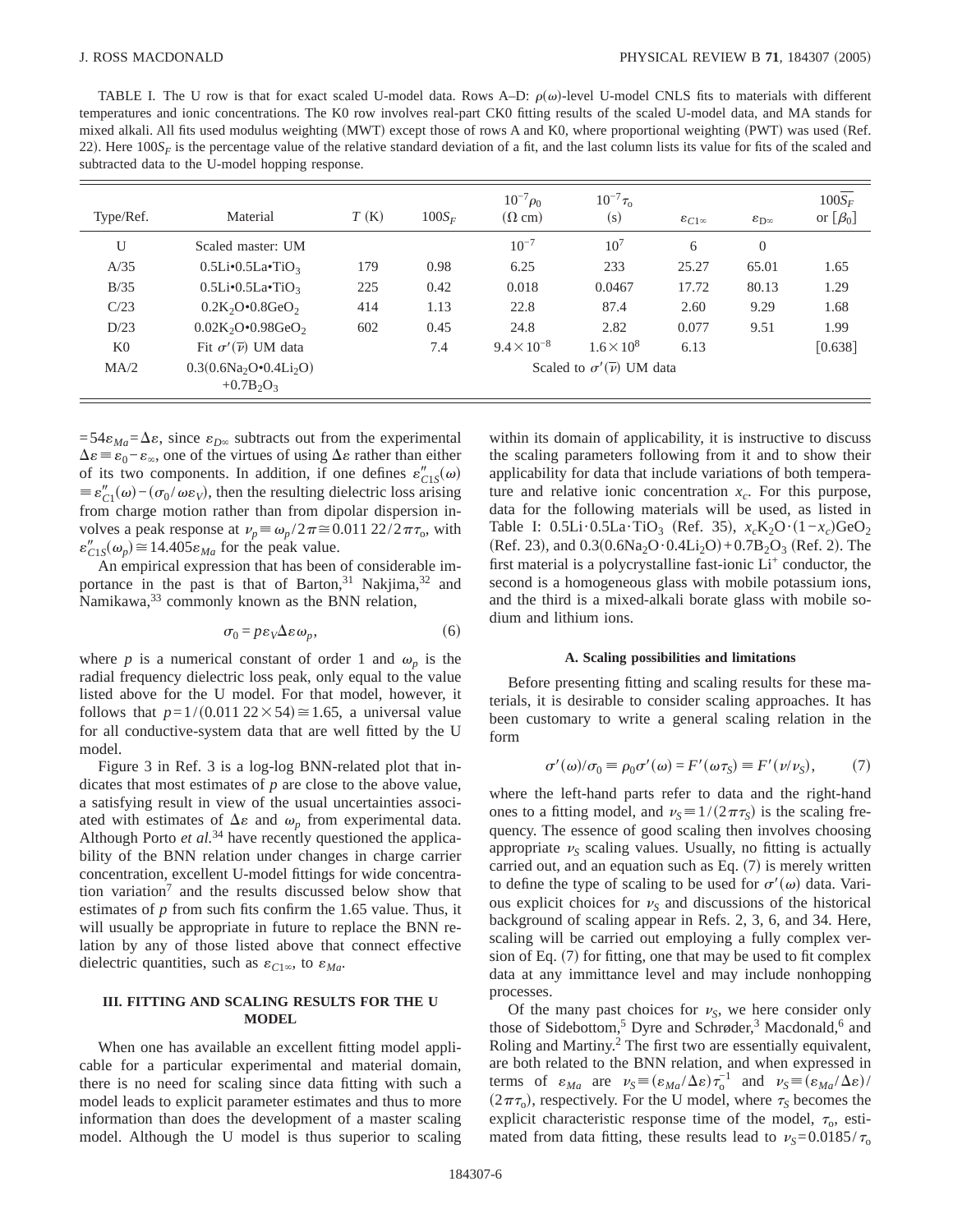and  $v_s = 0.00295/\tau_o$ , respectively. In contrast, the earlier work of the author<sup>6</sup> involved just the  $\tau_0$  quantity derived from CMF fits of the K1 model. For the U model, that result becomes  $v<sub>S</sub> \equiv 1/(2\pi\tau_0) = 0.1592/\tau_0$ . Finally, Roling and Martiny set  $\nu_s \equiv \nu_p$ , where  $\nu_p$  is the frequency at the peak of the mobile-charge dielectric loss response, discussed in Sec. II B. For the U model, the frequency of the  $\varepsilon_{C1S}''(\omega_p)$  peak is  $\nu_p$ =0.001 786/ $\tau_o$ , a factor of exactly the U-model BNN *p* value of 1.65 smaller than the Dyre-Schrøder result.

The differences in the numerical values of the numerators of the expressions for all of the above scaling quantities are not significant for scaling, so they are all equivalent in this sense. Nevertheless, the choice of a proper value of  $\tau_0$  is of the greatest importance for good scaling. Note, however, that since  $\Delta \varepsilon$  and  $\nu_p$  may be directly estimated from experimental data without fitting, a good estimate of  $\tau_0$  is not actually necessary to form a scaling value of  $\nu<sub>S</sub>$  when a value of  $\sigma<sub>0</sub>$  is available, also necessary for scaling of  $\sigma'(\omega)$  itself.

But consider the following: the estimation of  $\Delta \varepsilon$  from data requires separate estimated values of both  $\varepsilon_0$  and  $\varepsilon_{\infty}$ . Estimation of both of these quantities, especially that of  $\varepsilon_0$ , is rendered uncertain by the usual presence of electrode effects, as demonstrated in the next section; in addition, the data often do not extend to high enough frequencies to yield a good estimate of  $\varepsilon_{\infty}$ . Further, estimation of  $\nu_{S} \equiv \nu_{p}$  requires subtraction using a good estimate of  $\sigma_0$  and then the determination of the frequency of the peak of a curve that usually varies slowly in the neighbourhood of the peak, again an inherently inaccurate process for ordinary experimental data.

## **B. U-model fitting**

The above discussion shows that the usual determination of scaling factors may depend on the use of only one or two points of the data, rendering the results uncertain. On the other hand, CNLS estimation of values of  $\sigma_0$ ,  $\tau_0$ , and  $\varepsilon_{C1\infty}$ from U-model fitting makes use of all the data in an optimum way, also provides an estimate of  $\varepsilon_{D\infty}$ , and allows electrode effects to be adequately accounted for as part of the fitting. Therefore, scaling with values of these quantities so estimated is much more appropriate than are other approaches. Let us define the resulting scaled variables as  $\bar{\sigma} \equiv \sigma/\sigma_0$  and  $\bar{\nu} \equiv \omega \tau_0 \equiv \bar{\omega} \equiv \nu / \nu_s$ , where  $\nu_s \equiv 1/(2\pi \tau_0)$ .

Various fitting results are presented in Table I. The U line in the table involves only the K1-model response with  $\beta_1$ fixed at a value of 1/3 and the other two parameters each having their scaled values of 1. When, in addition,  $\varepsilon_V$  is also set to the scaled value of 1, then, from Eq. (3),  $\bar{\epsilon}_{C1\infty} = 6$ . All fits of experimental data shown here also used the U model with an extra free parameter to estimate  $\varepsilon_{D^\infty}$  and usually with additional free parameters (not shown in the table) to account for electrode polarization effects. No such series parameters were needed or could be reliably estimated for the fit of row C, but they were found necessary for all the other fits in order to obtain best overall fits and best bulk parameter estimates. For the fit of row A, a series constant-phase distributed element, the SCPE, defined at the admittance level as  $\sigma_{SC} \equiv \varepsilon_{V} A_{SC} (i\omega)^{\gamma_{SC}}$  with  $0 \le \gamma_{SC} \le 1$  (yielding complete blocking when  $\gamma_{SC} = 1$ , was needed with  $\gamma_{SC} \approx 0.89$ . Although inclusion of only a SCPE was found to yield a good fit for the row-B data, the better results shown in the table included a SCPE with a capacitor in parallel, all in series with a completely blocking capacitor.<sup>7, $\hat{9}$ ,10 For the polycrys-</sup> talline material of rows A and B, the data did not extend to low enough frequencies to allow one to entirely rule out grain-boundary effects. Finally for row D, although again a reasonable fit was obtained on including a SCPE in the composite fitting model, a better fit of the table was found by replacing it by an additional K1 model with its  $\beta_1$  parameter also fixed at 1/3.

Other fits of the present data using the K1 model with  $\beta_1$ free to vary led to estimates of it that were, as usual, very close to 1/3. See also the fitting results of Refs. 7, 9, and 11 for results for other materials. Even when the relative standard deviation  $S_F$  of one of these fits with  $\beta_1$  free was slightly smaller than that obtained with it fixed at 1/3, the relative standard deviations of the free parameters were usually smaller than those with it free, indicating a more significant fit. It is also worth emphasizing that comparison of the  $\tau_0$  estimates for the two types of fit show that they are far less stable than those of  $\beta_1$  since a small change in the estimate of the latter results in an appreciable change in the corresponding  $\tau_0$  estimate.

The results shown in the A, B, C, and D rows in the table are consistent with earlier results for different materials where K1-model data fits of the present kind led to  $\beta_1$  $\approx$  1/3 estimates that were nearly independent of both temperature and ionic concentration, making it reasonable to use the fixed value of  $\beta_1=1/3$  in the present work.<sup>6–11</sup> It is worth noting, however, that the A- and B-row estimates of  $\varepsilon_{C1\infty}$  are not exactly proportional here to 1/*T*, as expected from Eq.  $(4)$  and from earlier work.<sup>7</sup> This discrepancy may be associated with the large role that electrode effects play in the present data, as indicated in the response curves presented below. Fitting results for the data of the mixed-alkali  $(MA)$ material listed in the final row of the table is discussed in Sec. III C.

The K0-row results in the table involved real-part  $\bar{\sigma}$ <sup>'</sup> fitthe rist of results in the listed *n* intervention plate of the listed  $\bar{\epsilon}_{C1\infty}$  value where full complex-data fitting was used. Such fitting necessarily used both the K0 model and a free dielectric-constant  $\varepsilon_x$  parameter to estimate the  $\bar{\epsilon}_{C1\infty}$ =6 present in the U-model scaled data. The scaled  $\overline{\sigma}'(\overline{\nu})$  U-model data, designated UM, extended up to a maximum value of  $\bar{\nu}=10^5$  where the final *n* slope was about 0.664. This data set was fitted by the real-part K0 model using nonlinear least squares. The last column in the K0 row shows its  $\beta_0$  estimate in square brackets. For much experimental data where  $\bar{\sigma}'(\bar{\nu})$  is no larger than  $10^2$  to  $10^3$ , CK1model fitting still leads to  $\beta_1 \approx 1/3$  estimates, but CK0 fitting yields  $0.5<\beta_0<0.6$ , even though separate power-law fitting of the bulk part of the  $\sigma'(\omega)$  data at the high-frequency end usually results in *n* estimates much closer to 2/3. Note that although the present CK0-model fit of the virtually exact K1 scaled synthetic data leads to a value of  $\varepsilon_{C1\infty} = \bar{\varepsilon}_{C1\infty}$  reasonably close to the exact value of 6, the estimate of  $\bar{\tau}_0$  is about 16 rather than 1. Such a larger value than that for K1-model fits is characteristic of K0 fits. Because of the importance of the K0 model to the K1 one, results of fitting the UM data of row 1 of the table using the K0 model with various weight-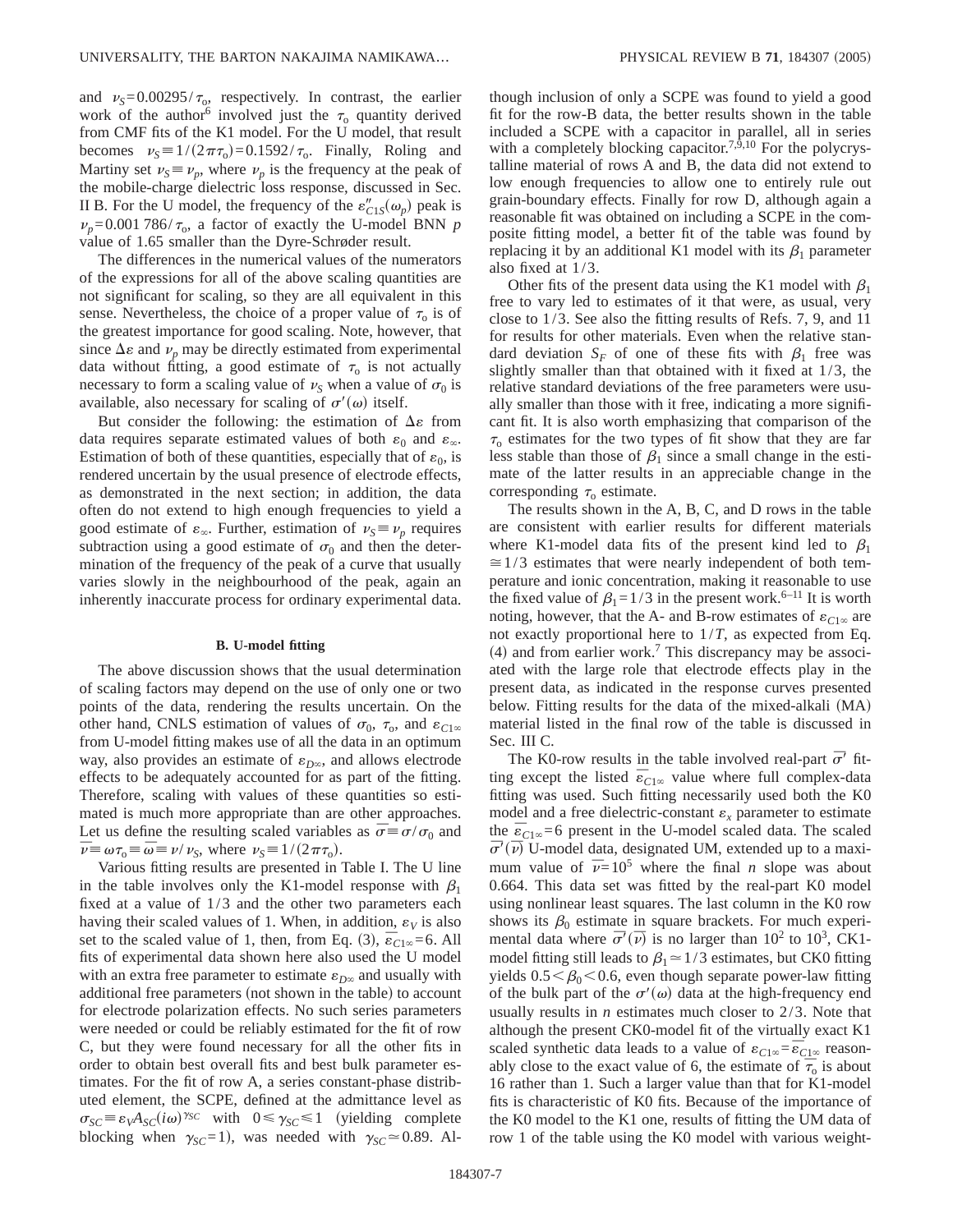

FIG. 1. Complex-plane resistivity plots of scaled data for the A  $(T=179 \text{ K})$  and B  $(T=225 \text{ K})$  rows of Table I, before and after subtraction of all nonhopping contributions and including comparison of the latter results with the exact U-model hopping response.

ing choices are presented and discussed at the end of Sec. III.

Finally, the other quantities in the last column of the table are percentage  $S_F$  values for fits of each set of A–D data after subtracting the effects of estimated  $\varepsilon_{D^\infty}$  and electrode polarization parameters from the original data and then fitting the subtracted results to the scaled U model. As expected, such subtraction of comparable quantities leads to less accurate fits than those involving the full data because it involves the subtraction of nearly equally large quantities to find their small differences. Nevertheless, the two parameter estimates of the model were very close to the exact U-model data values of unity for all four fits of subtracted data.

## **C. U-model scaling**

Complex-plane plots of resistivity data are particularly useful in showing low-frequency electrode effects when present. In order to compare curves for different materials and conditions, all the figures presented here involve data scaled as above using  $\rho_0$  and  $\tau_0$  values estimated from the unscaled U-model fits of Table I. Figure 1 presents such results for the A and B material listed in the table. In order to maximize clarity, not all points used in fitting are included in this and the other figures and in none does the size of a data symbol indicate its error bar. In Fig. 1 only about half of the data points are plotted, and, in addition, for the B data the right-hand spur extending to over 1.3 for the actual fitting was cut off as shown. No such cutoff was applied for the A results.

The figure shows that the original (scaled) data lines for the two temperatures are similar for the high-frequency response region, but begin to diverge at the lowest frequencies. The remaining two curves are those for data from which the effects of  $\varepsilon_{D\infty}$  and electrode polarization have been subtracted before scaling, a simple procedure after LEVM fitting. It is clear that in the present representation the contributions to the overall frequency response from nonhopping  $\varepsilon_{D^\infty}$  and series electrode effects dominate the dispersive U-model hopping ones except at the high-frequency end of the curves. Further, we see that the remaining hopping points, identified by "sub" in the figure, fall closely on the U-model mastercurve solid line, although those for the A situation show a bit more deviation than do the B ones.



FIG. 2. Stretched complex-plane resistivity plots of scaled variable-concentration data for the C and D rows of Table I, before and after subtraction of all nonhopping contributions for the C data (denoted "C sub") and separate subtractions of electrode effects ("sub el" points) and then of  $\varepsilon_{D^\infty}$  effects for the D data (denoted "D sub"). The sub el results are compared with pure Debye response and the others with the exact U-model dispersive response.

It is particularly important to emphasize that, to the degree that the nonhopping effects were adequately estimated by the fit of the full data, the hopping response shown here does not consist of points fitted to the master curve, but instead it represents the best *hopping-data* estimates obtained from the fits of the full data. The excellent agreement of the hopping points with the exact U-model master curve for both temperatures shows not only that the present scaling is appropriate, but that the hopping response is indeed very well described by the U model and its restriction to  $\beta_1=1/3$ . As we shall see, these conclusions are further confirmed by the results shown in the subsequent figures. Fitting with a composite model to allow the nonhopping contributions to the full response to be subtracted does not guarantee that the resulting data points will lie close to the U-model hopping curve. That they actually do so is confirmation that the U model represents the dispersive hopping part of the response adequately.

Figure 2 shows a more stringent fitting situation, one where the unscaled dispersive part of the response is much smaller for the low-concentration D condition than that for the C one. Here, in order to maximize resolution and clarity, the *y*-axis-scale unit length is made greater than the *x*-axis one, so this is not quite a traditional complex-plane plot. Low-frequency electrode effects are somewhat less apparent for the present data than are those of Fig. 1, and the differences between the original-data curves and those representing only hopping arise primarily from the relative sizes of the dispersive contributions and those associated with the values of  $\rho_0$  and  $\varepsilon_{D\infty}$ . As the limit of zero concentration of mobile ions is approached, simple nondispersive Debye relaxation behavior stemming entirely from  $\rho_0$  and  $\varepsilon_{D^\infty}$  becomes more and more dominant in the data, as discussed in Sec. II B 2 a and demonstrated in detail below.

The second curve from the top of Fig. 2 shows scaled Debye response as a dashed line. Just below it appears the D-material points denoted "sub el" obtained after subtraction of electrode effects from the top D-data curve. The "sub el" points are exceptionally close indeed to the Debye response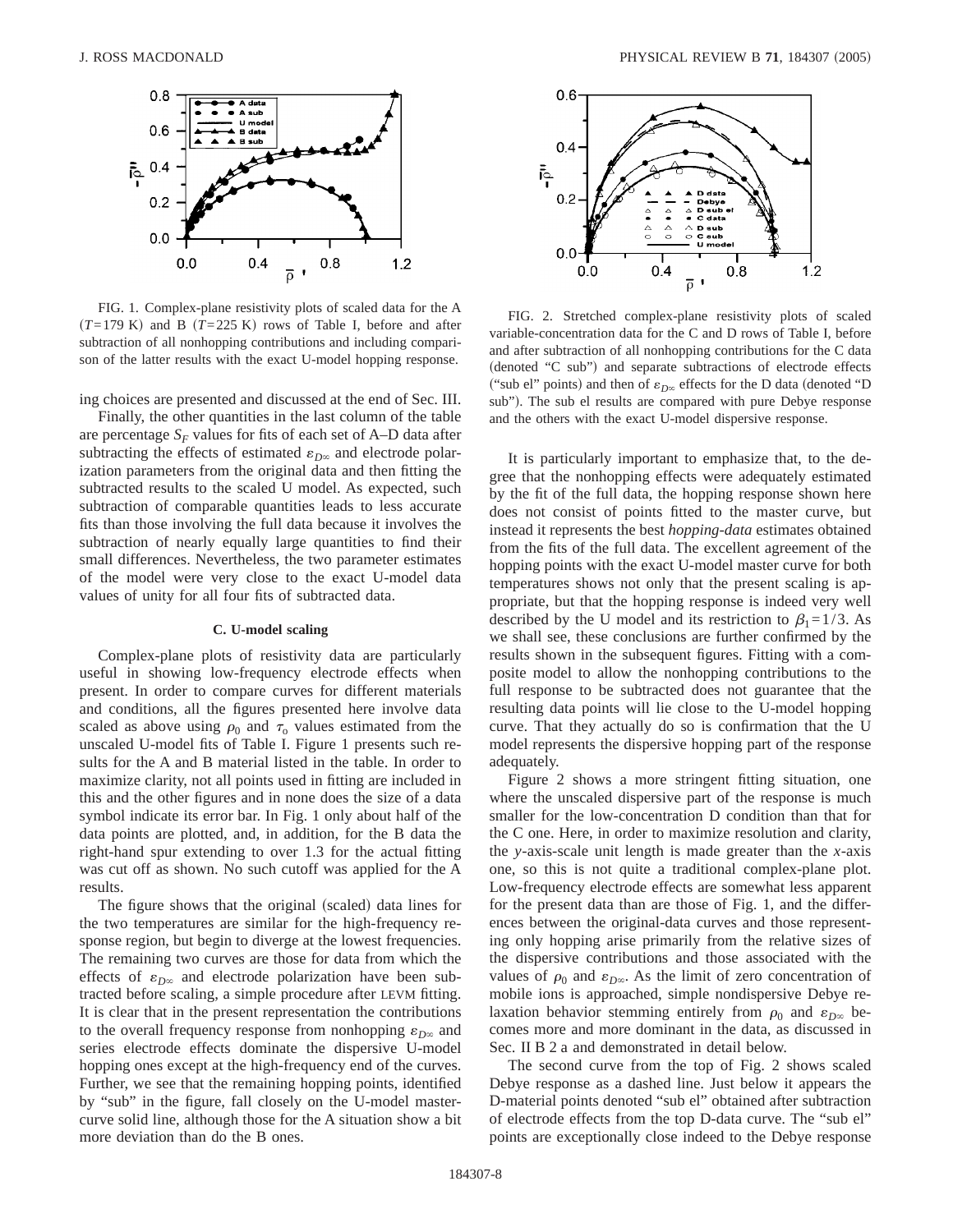

FIG. 3. Scaled  $log_{10}$  frequency response of scaled *M<sup>n</sup>* A and B data before and after subtraction of all nonhopping contributions and including comparison of the latter results with the exact U-model hopping response. In addition, the open circles show the results of fitting the noisy subtracted B data with the U model.

curve here. When the effect of  $\varepsilon_{D\infty}$  is then subtracted from these points, however, the resulting D-material bulk dispersion points lie close to the U-model scaled response, but show some scatter arising from stringent subtraction effects. Without such subtraction, however, the resulting original modulus formalism approach leads to a  $\beta_1$  estimate of about 0.9 instead of  $1/3$  (Refs. 6, 7, and 23). Because the C data set involves appreciably smaller electrode effects relative to dispersion effects than does the D data, its points after all subtractions lie somewhat closer to the U-model master curve than do the D ones, but their final dispersive hopping responses still show some scatter. Nevertheless, it is clear that both the C and D results scale to the U-model data curve.

Figure 3 presents scaled frequency-response results at the modulus level for the A and B situations. The scaled master curve and the subtracted points all lie appreciably above the original data points primarily because of the subtraction of the effects of  $\varepsilon_{D\infty}$  (Refs. 6 and 9). The dispersive B points are poorer, however, than the A ones in the high-frequency region past the peak because electrode effects dominated the former data more than the latter, resulting in greater subtraction errors. Nevertheless, when the somewhat irregular B data points are fitted to the master curve with CNLS, the resulting open-circle points fit excellently.

Figure 4 shows similar results for the C and D material. Note that even with a magnification factor of 10 the original D data curve is appreciably smaller than the corresponding C one, resulting in greater deviations of the D dispersion points from the master curve than for the C points. Nevertheless, the results shown in Figs. 3 and 4 verify both the scaling approach and the appropriateness of the U fitting model.

In Fig. 5, a traditional log-log scaling plot involving scaled  $\sigma'$  and scaled frequency is presented for all four fits included in Table I. In addition, a curve for a mixed-alkali material with two types of mobile ions is included.2 This curve was scaled to agree with the present master curve at its highest point, and it is evident that it then does not agree well with the single-ion U response curve, particularly in the lowfrequency region where dispersion is just beginning to be evident.



FIG. 4. Scaled  $log_{10}$  frequency response of scaled *M<sup>n</sup>* C and D data before and after subtraction of all nonhopping contributions and including comparison of the latter results with the exact U-model hopping response.

The plots in Fig. 5 of the scaled data and those in the magnified inset show appreciable electrode-polarization deviations from the master curve at low frequencies for all the data points, but note particularly the deviations appearing at high frequencies for the A data. The slope of this curve is increasing and reaches a value of about 0.77 at its highest point, in full agreement with prior work on non-negligible high-frequency electrode effects.<sup>8,36</sup> It is thus evident that electrode polarization can be important even at high frequencies where it may sometimes be erroneously identified as arising from nearly constant loss processes.<sup>8,36,37</sup>

In contrast, Fig. 6 shows scaled and fitted results for the dispersive-response parts of the A, B, C, and D data sets. Symbols of different sizes have been used to allow easy identification of the various responses. Although, as one would expect, the present scaling is limited only by the accuracy of the estimation of the scaling parameters from the original CNLS fits and is certainly near optimum, it is particularly gratifying that the estimated dispersive data points fit the master curve so well, thus verifying the appropriateness of the U model for these data sets. In the past, scaling



FIG. 5. Log-log scaled frequency response of scaled  $\sigma'$  A–D data sets, including comparison with the exact U-model hopping response. The solid-circle points are for the mixed-alkali data identified in Table I. In addition, the low-frequency parts of the responses are shown with higher resolution in the inset graph.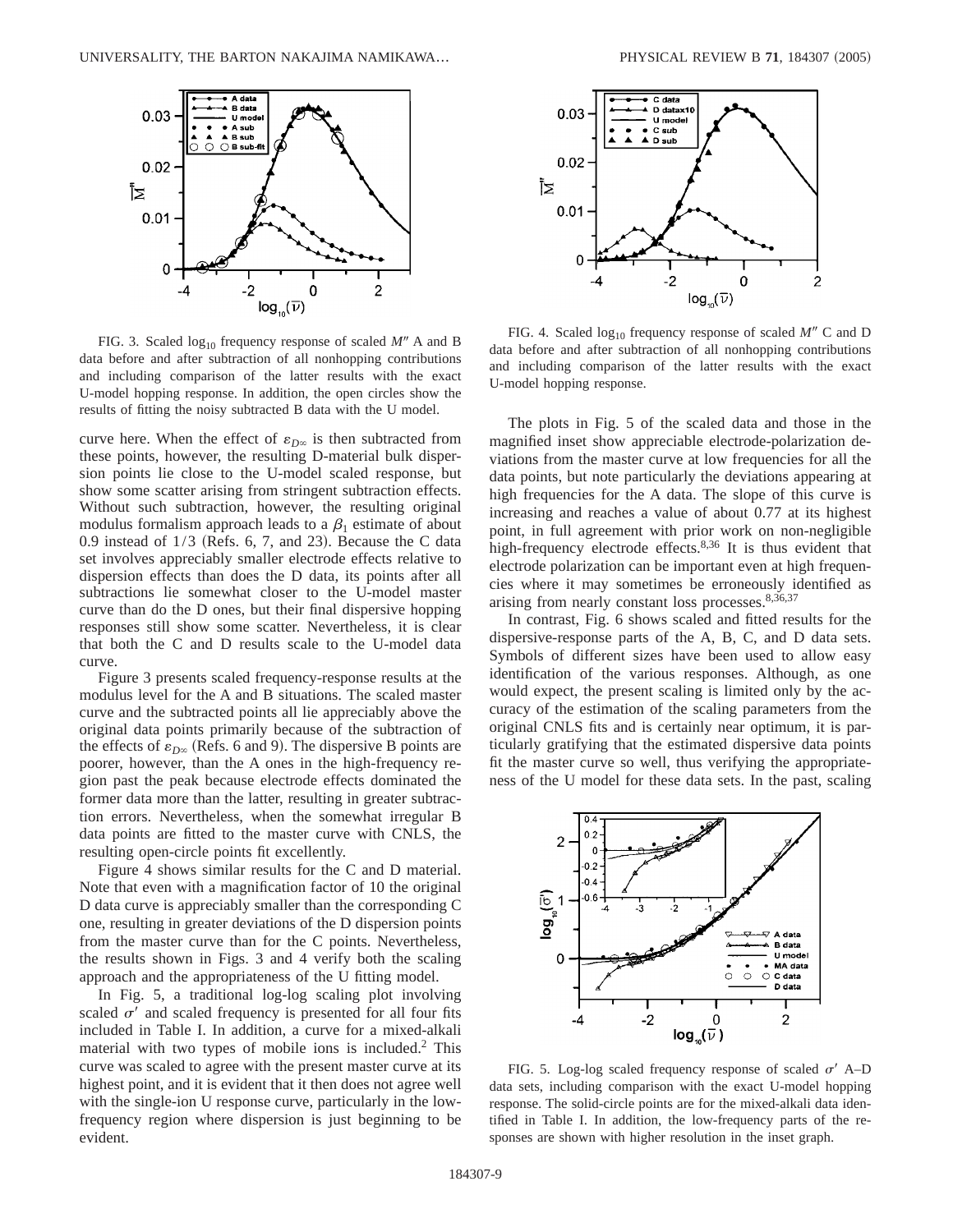

FIG. 6. Log-log scaled frequency response of scaled  $\sigma'$  A–D data sets fitted to the U-model master curve after subtraction of electrode-polarization contributions.

has not usually been attempted for data that involve significant electrode polarization effects, but the present results show that this need not be a limitation, and, as well, it is clear that scaling is unnecessary except to allow comparison of plots for different situations. In most cases, one only need carry out CNLS fits of available data sets to obtain maximum information from them.

The K0 model, through its normalized form  $I_{01}(\omega)$ , is at the heart of the K1 model, as shown in Eq.  $(2)$ , and the U model is just the K1 one with  $\beta_1$  fixed at the theoretically appropriate value of 1/3. Therefore, the differences between the frequency responses of the U model and the CK0 one are both interesting and important both theoretically and experimentally. Some of these differences are illustrated by the synthetic-data results shown in Figs. 7–9 and indicate under what conditions the CK0 model leads to a high-frequencylimiting slope of 2/3 so that  $\beta_0+\beta_1=1$ . Here, exact U-model scaled data, extending to high relative frequencies, is fitted in various ways by the CK0 model. Modulus weighting (MWT), only appropriate for CNLS fitting, $22$  led to somewhat better CNLS fits and smaller estimated parameter standard deviations here than did proportional weighting (PWT).

Complex plane resistivity plots such as that of Fig. 7 are particularly useful in emphasizing low-frequency  $(\bar{\nu} \le 1)$  re-





FIG. 8. Real and imaginary relative residuals vs scaled  $log_{10}$ scaled frequency for the two CK0 CNLS fits of Fig. 7.

sponse, but do not show details of high-frequency behavior well. As is evident, however, there are considerable low-tomidfrequency differences between the U-model response and that of the CK0 with  $\beta_0$  fixed at 2/3, ones that appear even though their high-frequency  $\sigma'$  limiting responses are the same. Figure 8 shows, as expected, that the relative residuals for the two CNLS CK0 fits of Fig. 7 are largest in the lowerfrequency regions and those for  $\sigma'$  become very small at high frequencies as  $\sigma'$  itself becomes very large. But a plot like this does not indicate how the actual slopes of  $\sigma'$  vary with frequency for the various situations considered.

Therefore, log-log slopes of  $\overline{\sigma'}$  versus scaled frequency are presented in Fig. 9. Most noteworthy is the failure of the CNLS CK0 modulus-weighting fit with  $\beta_0$  free to lead to a value close to 2/3 even when fitting data for which the maximum value of  $\overline{\sigma'}$  is as large as 10<sup>5</sup>. When only the  $\overline{\sigma'}$  part of the data is fitted, however, the results for PWT, also shown in the K0 row of Table I, yield a limiting slope much closer to 2/3. PWT weighs all points proportionately, but unity weighting (UWT) emphasizes the largest part most, and although its largest slope value here is about 0.665, it involves the worst estimate of  $\rho_0$  for all the fits shown. The best estimate of this quantity, 0.987, is that for the complex fit with  $\beta_0$  free. Complex CK0 fits using PWT or UWT also lead to estimates of  $\beta_0$  much closer to 2/3 than does MWT, but other free parameters are less well estimated. The present



FIG. 7. Complex-resistivity-plane plots of the exact K1 model response with  $\beta_1=1/3$  (U-model) and CK0-model fits of the K1 data in complex form (C fits with MWT). With  $\beta_0$  free to vary, its estimated value was about 0.57.



FIG. 9. Scaled real-part conductivity log-log slopes vs  $log_{10}$ scaled frequency for the K1 data and for CK0 complex  $(C, MWT)$ and K0 real-part  $(R)$  conductivity fits with various weightings.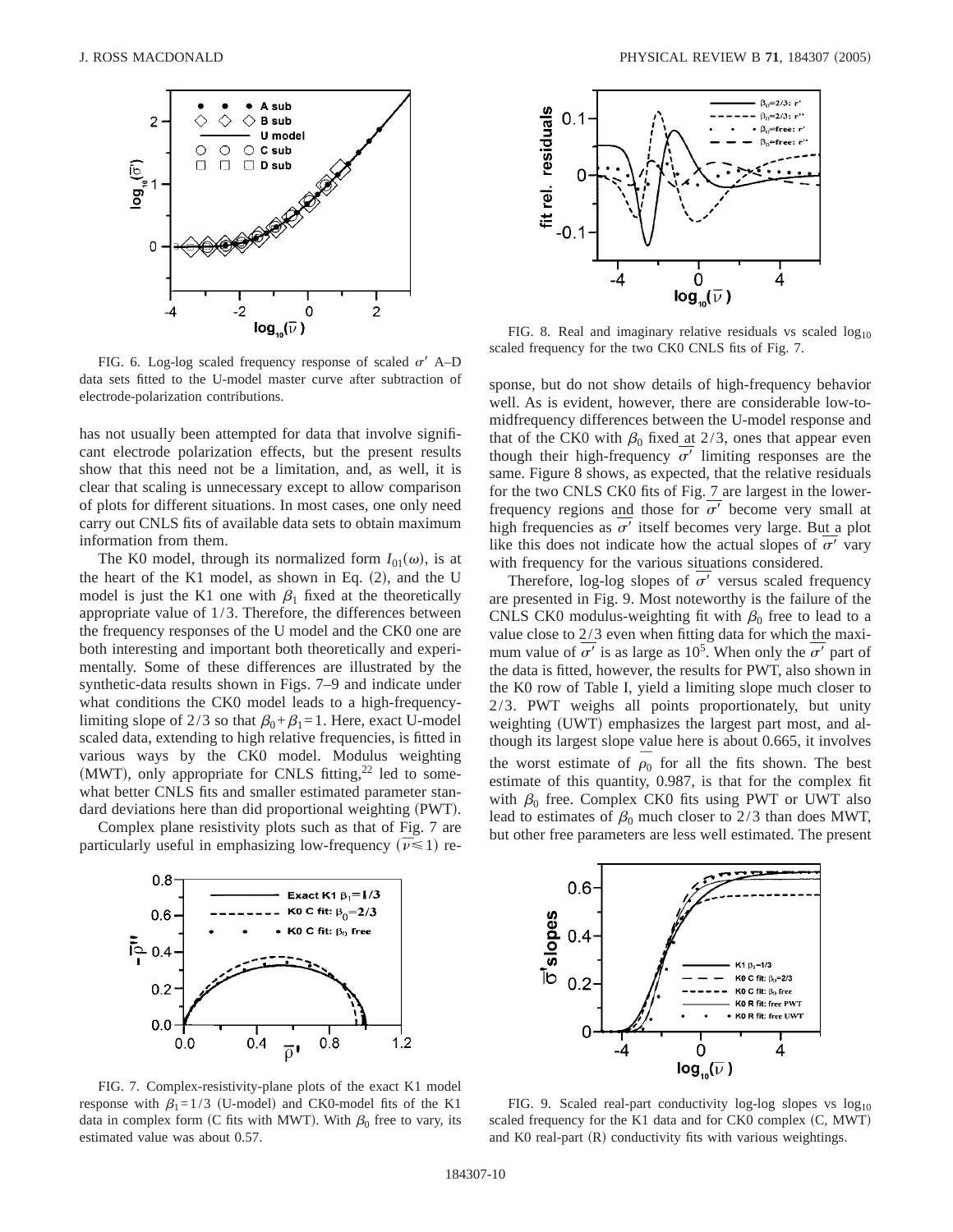results show that CK0 fits of U-model data only lead to  $\beta_0$ estimates close to 2/3 when weighting is employed that emphasizes the high-frequency part of the data. Similar CK0 fitting of wide-range synthetic K1-model data with  $\beta_1=2/3$ , appropriate for one-dimensional situations, led to CK0 fits with  $\beta_0$  close to 1/3, in agreement with the discussion in Sec. II B 3 a ii.

## **IV. SUMMARY**

The present work shows that for homogeneous materials involving mobile ions of a single type the important  $\beta_1$  shape parameter of the K1 dispersive frequency-response model has a unique, constant value of  $1/3$ , resulting in the U model, one whose high-frequency-limiting log-log  $\sigma'(\nu)$  slope is *n*  $=2/3$ . These results are inapplicable to mixed-alkali situations or to mixed electronic and ionic conduction. For singleion materials, CNLS fits of frequency-response data with  $\beta_1$ taken as a free parameter in the K1 model have led to estimates very close to 1/3. Here it is shown that on fixing  $\beta_1$  at 1/3, the U model leads to excellent fits of data independent of temperature and ion-concentration variation, as expected from several different analyses.6–9,11 Estimates of *n* at high frequencies by others<sup>25–27,38–40</sup> have led to  $n \approx 2/3$ , independent of temperature and ionic concentration over the limited ranges considered, further confirmation of the appropriateness of the U model within its range of applicability.

Scaling, using the U-model fit results of Table I for variable concentration and temperature, was carried out for  $\rho(\nu)$ ,  $M''(\nu)$ , and  $\sigma'(\nu)$  data and resulted in the complex-plane and frequency-response plots of Figs. 1–6. Scaling was initially unsatisfactory for all these data sets because of the influence of nondispersive effects associated with electrode polarization and with  $\varepsilon_{D^\infty}$ . When these effects were subtracted to give best estimates of only the dispersive response, however, scaling of the resulting data was successful and led to data points close to those of the exact scaled U model. Fitting of these data points to this model then yielded scaled parameter values in excellent agreement with those of the model. Even when the best available scaling parameters are used, these results suggest that fitting with a model that takes all processes influencing the data into account may be necessary to yield meaningful scaling comparisons, as it certainly is in order to obtain good estimates of hopping and dielectric parameters from most data. Finally, the results of fits using the K0 model, a crucial precursor of the U model, to U-model data are presented in Figs. 7–9 and show how their responses differ.

## **ACKNOWLEDGMENTS**

The author is grateful to those who provided the data sets used in this study. The many insightful comments and suggestions of Dr. J. C. Phillips have been of great value.

- \*Electronic address: macd@email.unc.edu
- <sup>1</sup> J. C. Phillips, J. Non-Cryst. Solids **172-174**, 98 (1994).
- $^{2}$ B. Roling and C. Martiny, Phys. Rev. Lett. **85**, 1274 (2000).
- $3$  J. C. Dyre and T. B. Schrøder, Rev. Mod. Phys. **72**, 873 (2000). 4W. K. Lee, J. F. Liu, and A. S. Nowick, Phys. Rev. Lett. **67**, 1559  $(1991).$
- <sup>5</sup>D. L. Sidebottom, Phys. Rev. Lett. **82**, 3653 (1999).
- <sup>6</sup> J. R. Macdonald, J. Appl. Phys. **90**, 153 (2001).
- <sup>7</sup> J. R. Macdonald, J. Chem. Phys. **116**, 3401 (2002).
- <sup>8</sup> J. R. Macdonald, J. Non-Cryst. Solids **307-310**, 913 (2002).
- <sup>9</sup> J. R. Macdonald, J. Chem. Phys. **118**, 3258 (2003).
- <sup>10</sup> *Impedance Spectroscopy: Theory, Experiment, and Applications*, 2nd ed., edited by E. Barsoukov and J. R. Macdonald (Wiley-Interscience, New Jersey, 2005).
- <sup>11</sup> J. R. Macdonald and J. C. Phillips, J. Chem. Phys. **122**, 074510  $(2005).$
- <sup>12</sup> J. C. Phillips, Rep. Prog. Phys. **59**, 1133 (1996).
- 13C. P. Lindsay and G. D. Patterson, J. Chem. Phys. **73**, 3348  $(1980).$
- <sup>14</sup> J. R. Macdonald, Solid State Ionics **150**, 263 (2002).
- <sup>15</sup>H. Scher and M. Lax, Phys. Rev. B 7, 4491 (1973).
- <sup>16</sup> J. R. Macdonald, J. Non-Cryst. Solids **212**, 95 (1997).
- <sup>17</sup>C. T. Moynihan, L. P. Boesch, and N. L. Laberge, Phys. Chem. Glasses **14**, 122 (1973).
- <sup>18</sup> J. R. Macdonald, Phys. Rev. B **63**, 052205 (2001).
- 19M. F. Shlesinger and E. W. Montroll, Proc. Natl. Acad. Sci. U.S.A. 81, 1280 (1984).
- <sup>20</sup> J. Klafter and M. F. Shlesinger, Proc. Natl. Acad. Sci. U.S.A. **83**,

848 (1986).

- <sup>21</sup> J. R. Macdonald, J. Appl. Phys. **95**, 1849 (2004).
- <sup>22</sup> J. R. Macdonald and L. D. Potter, Jr., Solid State Ionics **23**, 61 (1987); J. R. Macdonald, J. Comput. Phys. **157**, 280 (2000). The newest Windows version, LEVMW, of the comprehensive LEVM fitting and inversion program may be downloaded at no cost from http://www.physics.unc.edu/~macd/. It includes an extensive manual and executable and full source code. More information about LEVM is provided at this www address.
- <sup>23</sup>H. Jain and S. Krishnaswami, Solid State Ionics **105**, 129 (1998).
- <sup>24</sup> K. L. Ngai, Philos. Mag. B **77**, 187 (1998).
- $^{25}$ H. Kahnt, Ber. Bunsenges. Phys. Chem. **95**, 1021 (1991).
- $^{26}$ D. L. Sidebottom, P. F. Green, and R. K. Brow, J. Non-Cryst. Solids 183, 151 (1995).
- <sup>27</sup>D. L. Sidebottom, Phys. Rev. Lett. **83**, 983 (1999).
- <sup>28</sup> T. Odagaki and M. Lax, Phys. Rev. Lett. **45**, 847 (1980).
- <sup>29</sup> T. Odagaki and M. Lax, Phys. Rev. B **24**, 5284 (1981).
- 30B. Sturman, E. Podivilov, and M. Gorkunov, Phys. Rev. Lett. **91**, 176602 (2003).
- <sup>31</sup> J. L. Barton, Verres et Refr.. **20**, 328 (1966).
- 32T. Nakajima, in *Conference on Electrical Insulation and Dielectric Phenomena*, (National Academy of Sciences, Washington, DC, 1972), pp. 168-176.
- 33 H. Namikawa, J. Non-Cryst. Solids 18, 173 (1975).
- 34M. Porto, P. Maass, M. Meyer, A. Bunde, and W. Dieterich, Phys. Rev. B 61, 6057 (2000).
- 35C. León, J. Santamaria, M. A. Paris, J. Sanz, J. Ibarra, and A.